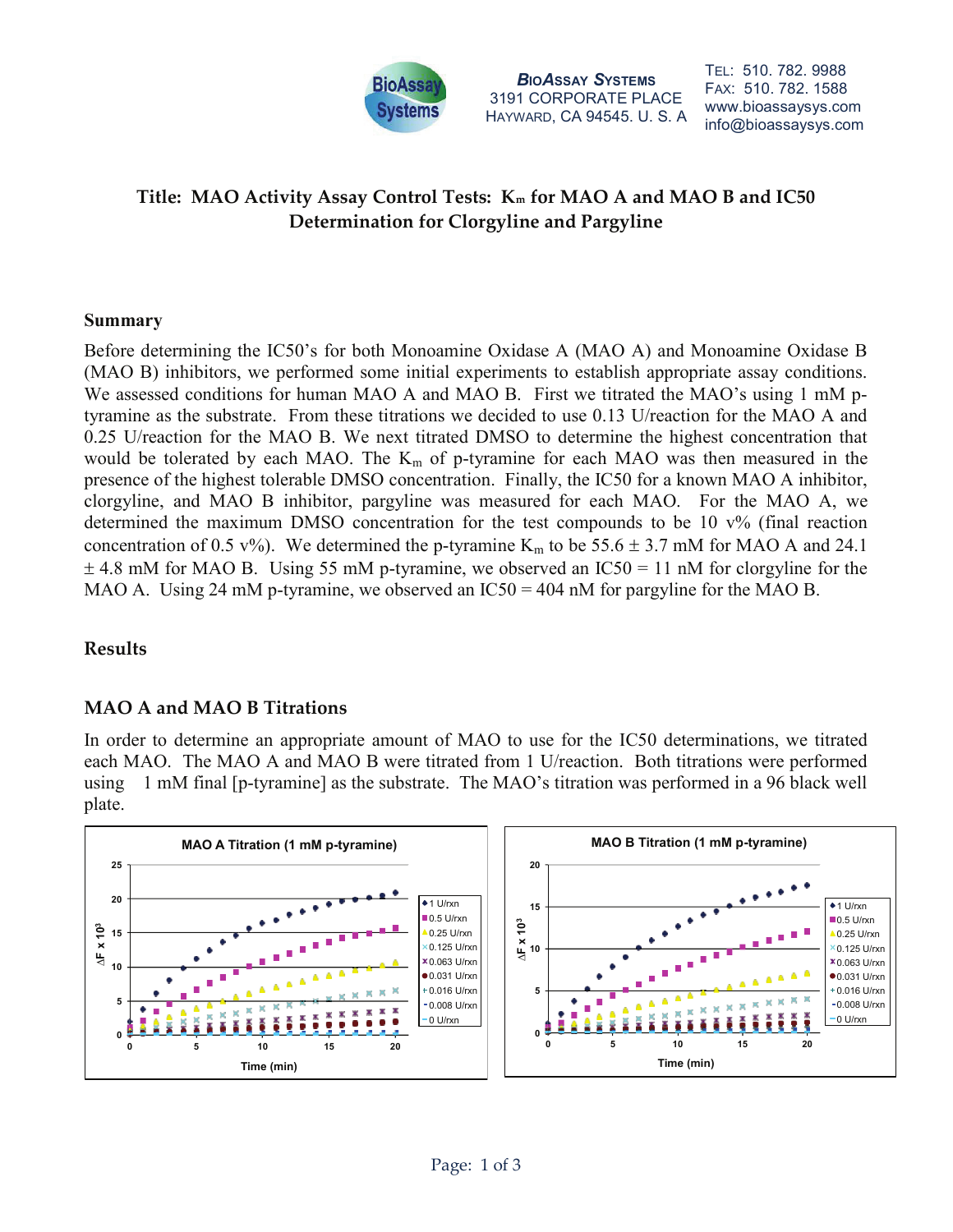

BIOASSAY SYSTEMS 3191 CORPORATE PLACE HAYWARD, CA 94545. U. S. A TEL: 510. 782. 9988 FAX: 510. 782. 1588 www.bioassaysys.com info@bioassaysys.com

From these results we opted to use 0.13 U/rxn for the MAO A and 0.25 U/rxn for the MAO B. At these concentrations the reaction would remain linear for at least 20 mins.

## DMSO Titration

In order to determine tolerance for DMSO of the MAO, we ran DMSO titrations for MAO A from 0–10 v%. For these titrations we used 0.13U per reaction for the MAO A. The reaction was initiated by adding 1 mM final [p-tyramine] and was allowed to proceed for 20 mins. We then computed the ∆F  $(F_{20min} - F_{0min})$ , which is proportional to the rate of reaction, for each DMSO concentration. The ∆F was then plotted versus DMSO concentration. From these result we discovered that DMSO actually inhibited the activity of MAO. For the MAO A, we decided to move forward with  $\leq 10$  v% DMSO to used to dilute the inhibitors (final  $\leq 0.5$  v/v% per reaction)



## Km of MAO A and MAO B

In order to determine the  $K_m$  of p-tyramine for MAO A and B, we titrated p-tyramine from 0–100 mM with either 0.13 U/rxn MAO A or 0.25 U/rxn MAO B and computed the  $\Delta F$  (F<sub>20min</sub> – F<sub>0min</sub>), which is proportional to the rate of reaction, for each p-tyramine concentration. The ∆F's were then plotted versus p-tyramine and the  $K_m$  was computed using Prism 4 (GraphPad Software Inc.). The MAO A and MAO B  $K_m$  determination was performed in the presence of 0.5 v% DMSO (final reaction concentration). We found the  $K_m = 55.6$  mM for the MAO A and the  $K_m = 24$  mM for the MAO B.